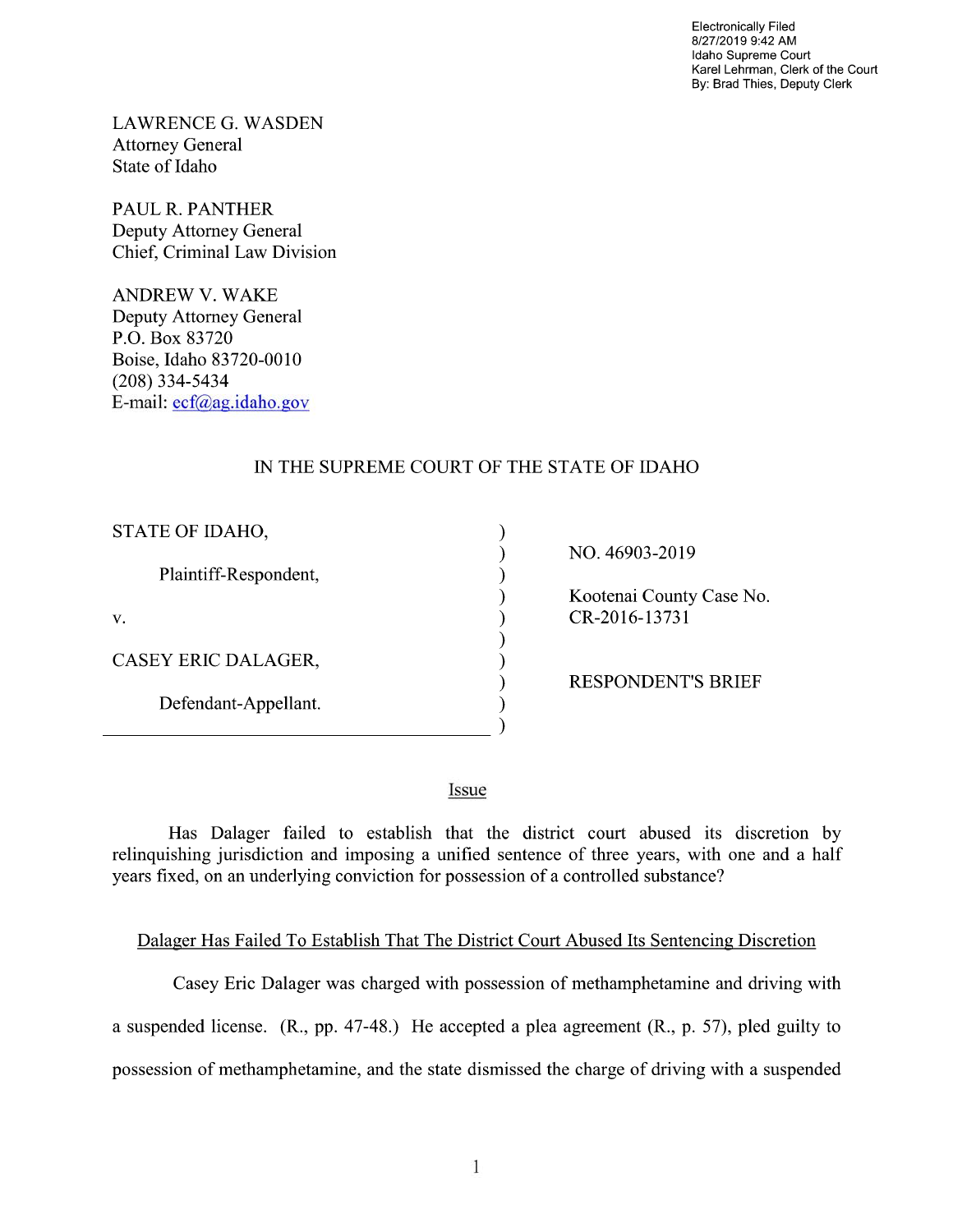license (R., p. 58; Tr., p. 7, L. 23 – p. 9, L. 2). The district court withheld judgment and placed Dalager on probation for two years.  $(R_2, pp. 60-64; Tr_1, p. 17, L_1 16 - p. 18, L_1 16)$ Approximately a year later, the prosecutor informed the district court of six violations of Dalager's probation conditions. (R., pp. 71-77.) Though Dalager initially admitted to some of the violations and denied others (Tr., p. 23, L.  $16 - p$ , 27, L. 18), he later admitted all six violations (Tr., p. 32, Ls. 2-14). The district court imposed a unified sentence of three years, violations (Tr., p. 32, Ls. 2-14). The district court imposed a unified sentence of three years,<br>with one and a half years fixed, but retained jurisdiction. (R., pp. 111-13; Tr., p. 35, L.  $2 - p$ . 37, with one and a half years fixed, but retained jurisdiction. (R., pp. 111-13; Tr., p. 35, L.  $2 - p$ . 37, L.  $2 - p$ . 37, L.  $2 - p$ . 37, L.  $2 - p$ . 37, L.  $2 - p$ . 37, L.  $2 - p$ . 37, L.  $2 - p$ . 37, L.  $2 - p$ . 37, L.  $2 - p$ . 37, L.  $2 -$ Department of Correction stating that Dalager was removed from the rider program as security risk after he instigated a physical fight and then attempted to hide the altercation from staff. (Aug. R., p. 4.) At a jurisdictional review hearing, the district court then relinquished jurisdiction and imposed the underlying sentence of three years with one and a half years fixed. (R., pp. 115-19; Tr., p. 42, L. 16 – p. 44, L. 8.) Dalager timely appealed. (R., pp. 123-26.<sup>1</sup>)

Dalager contends that the district court abused its discretion because it should have either "sentenced him to a lesser term of imprisonment or continued him on the rider in light of the mitigating factors, including young age, minor criminal history, substance abuse issues, acceptance of responsibility, and family support." (Appellant's brief, p. 4.) The record and applicable law show that the district court's determination to relinquish jurisdiction and impose the underlying sentence was not an abuse of discretion.

When evaluating whether a sentence is excessive, the court considers the entire length of the sentence under an abuse 0f discretion standard. State V. McIntosh, 160 Idaho 1, 8, 368 P.3d

Dalager also filed motion under Idaho Criminal Rule 35(b) requesting that his sentence be reduced (R., pp. 120-22), Which motion the district court denied (R., pp. 139-40). That denial is not at issue on appeal. (Appellant's brief,  $p. 3 n. 1.$ )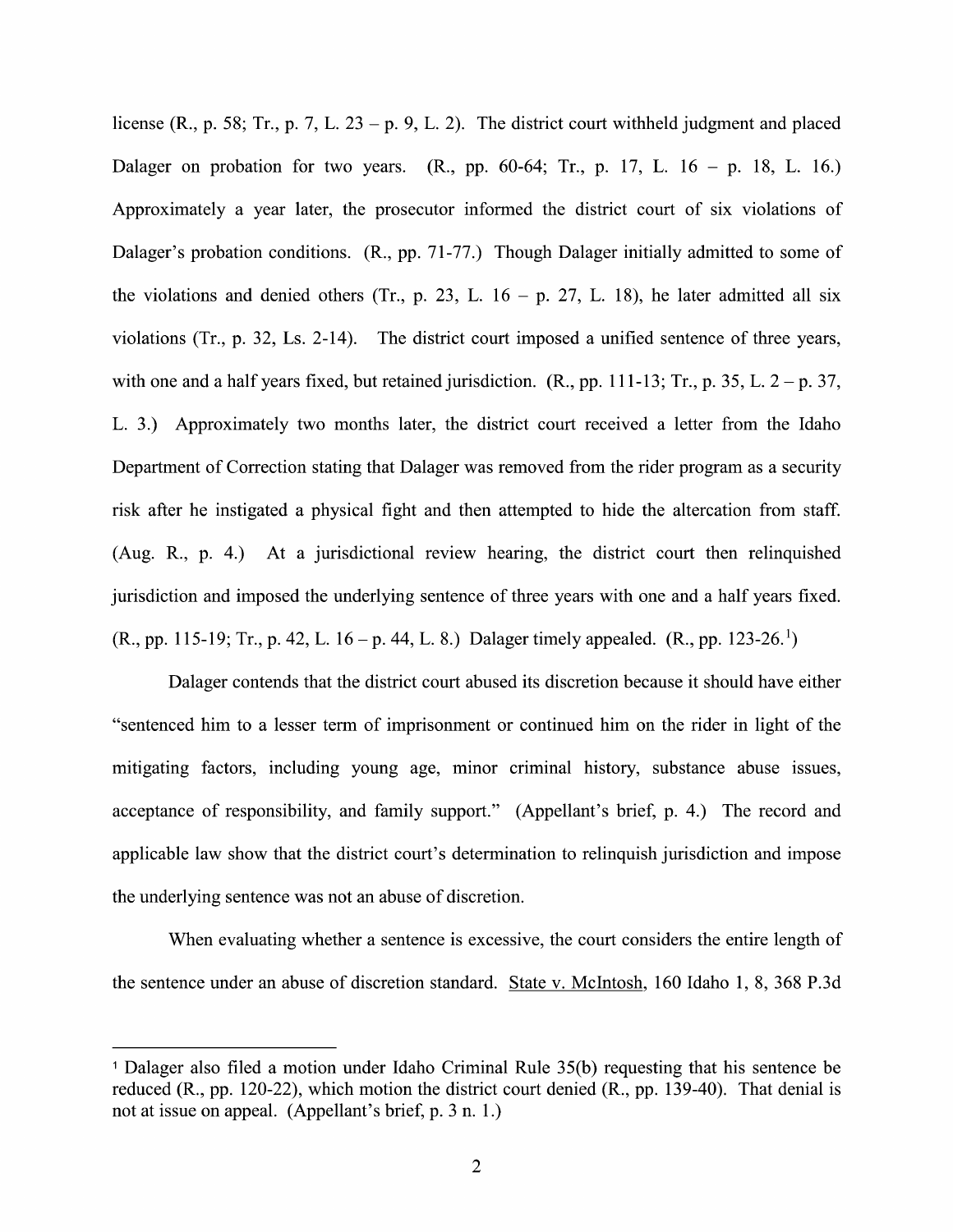621, 628 (2016). For purposes of evaluating whether that sentence is excessive, this Court "presume[s] that the fixed portion of the sentence will be the defendant's probable term of confinement." State V. Oliver, 144 Idaho 722, 726, 170 P.3d 387, 391 (2007). Where "a sentence is within statutory limits, an appellant has the burden of showing a clear abuse of discretion by the court imposing the sentence." McIntosh, 160 Idaho at 8, 368 P.3d at 628 (internal quotation marks omitted). To carry this burden the appellant must show the sentence is excessive under any reasonable view of the facts. Id. A sentence is reasonable if it appears necessary to accomplish the primary objective of protecting society and to achieve any 0r all 0f the related goals 0f deterrence, rehabilitation, or retribution. Li. The district court has the discretion to weigh those objectives and give them differing weights when deciding upon the sentence. Id. at 9, 368 P.3d at 629; State V. Moore, 131 Idaho 814, 825, 965 P.2d 174, 185 (1998) (court did not abuse its discretion in concluding that the objectives of punishment, deterrence and protection 0f society outweighed the need for rehabilitation). "'In deference to the trial judge, this Court will not substitute its view of a reasonable sentence where reasonable minds might differ." McIntosh, 160 Idaho at 8, 368 P.3d at 628 (quoting State V. Stevens, 146 Idaho 139, 148-49, 191 P.3d 217, 226-27 (2008)). "Furthermore, '[a] sentence fixed Within the limits prescribed by the statute will ordinarily not be considered an abuse of discretion by the trial court." Id. (quoting State v. Nice, 103 Idaho 89, 90, 645 P.2d 323, 324 (1982)).

Likewise, "[p]robation is a matter left to the sound discretion of the court." I.C.  $\S$  19- $2601(4)$ . "The decision to place a defendant on probation or whether, instead, to relinquish jurisdiction over the defendant is a matter within the sound discretion of the district court and will not be overturned on appeal absent an abuse of that discretion." State v. Hansen, 154 Idaho 882, 889, 303 P.3d 241, 248 (Ct. App. 2013) (citing State V. Hood, 102 Idaho 71 1, 712, 639 P.2d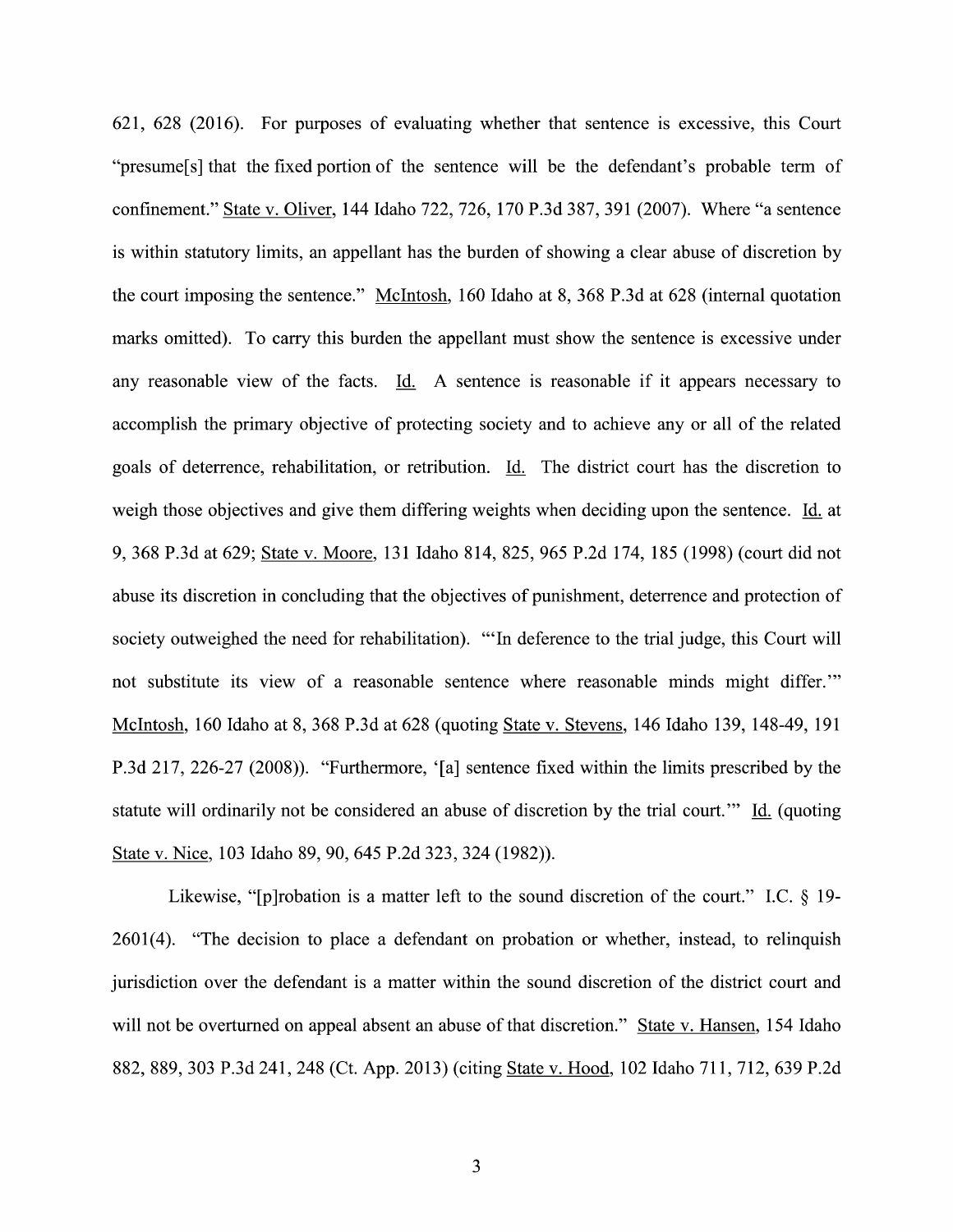9, <sup>10</sup> (1981); State V. Lee, <sup>117</sup> Idaho 203, 205—06, <sup>786</sup> P.2d 594, 596—97 (Ct.App.1990)). "A court's decision to relinquish jurisdiction will not be deemed an abuse of discretion if the trial court has sufficient information to determine that a suspended sentence and probation would be inappropriate." Id. (citing State v. Statton, 136 Idaho 135, 137, 30 P.3d 290, 292 (2001)).

The maximum prison sentence for possession of a controlled substance (methamphetamine) is seven years. I.C.  $\S 37-2732(c)(1)$ . Though the district court relinquished jurisdiction and imposed a unified sentence of three years with just one and a half years fixed (R., pp. 115-19; Tr., p. 42, L. 16 – p. 44, L. 4), it did so only after providing Dalager with opportunities to participate in both probation and a rider program, which opportunities Dalager used to commit probation violations and additional criminal conduct. As to the former, Dalager acknowledged that he understood that if he failed to successfully complete probation he could be sentenced to up to seven years in prison. (Tr., p. 17, L.  $16 - p$ . 18, L. 10.) He then admitted to six probation violations, including a conviction for driving without a license, failure to report to his probation officer, use of methamphetamine, refusal to submit to drug testing, failure to complete drug treatment programs, and absconding. (R., pp. 73-77; Tr., p. 32, Ls. 2-14.) The district court provided Dalager another opportunity to "focus on [his] mental health issues" and his "substance abuse issues in a secure environment without distraction" by retaining jurisdiction and permitting him to participate in the rider program. (Tr., p. 35, L.  $2 - p$ . 37, L. 3.) After considering the sentencing goals, the court imposed an underlying sentence of three years with a year and a half fixed but retained jurisdiction. (Id.) It again warned Dalager that "if you don't d0 well, if you don't follow the rules and don't participate as you should, you'll Wind up serving that sentence," and Dalager responded, "Yes, sir." (Tr., p. 36, L. 22 - p. 37, L. 3.) Dalager responded to that second opportunity by committing an assault against another inmate,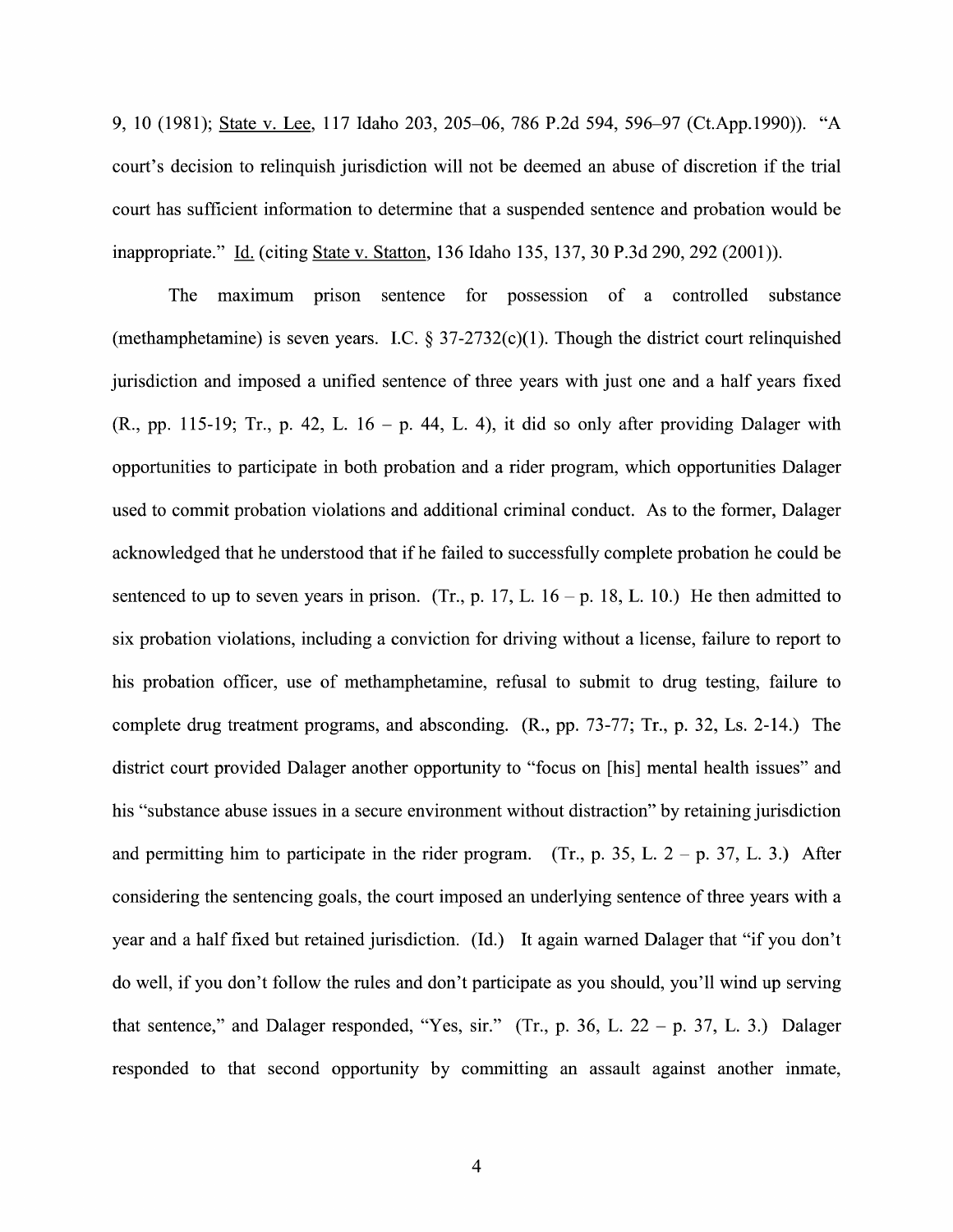attempting to choke him in a fight that Dalager instigated, and then lying to prison officials regarding What had happened. (Aug. R., p. 4.) Dalager was removed from the rider program as "security risk" and the Idaho Department of Correction recommended that the district court relinquish jurisdiction and impose the underlying sentence. (Id.) Dalager's only explanation was that he "let [his] emotions build to a certain extent." (Tr., p. 42, Ls. 10-12.)

Only then—after the district court twice provided alternative sentences, after Dalager twice acknowledged that the failure to abide by the relevant rules would result in imposition of the underlying sentence, and after he twice failed t0 abide by those rules—did the district court relinquish jurisdiction and impose the underlying sentence. The record does not reflect that the district court failed to consider mitigating circumstances or that its determination was excessive under any reasonable view of the facts. Instead, it determined that Dalager demonstrated he was unable to succeed on probation (Tr., p. 36, Ls. 9-15), and was a security risk in a rider program  $(Tr, p. 43, Ls. 11-18)$ . The unified sentence of three years with one and a half years fixed, the latter of which this Court presumes is the probable term of confinement, Oliver, 144 Idaho at 726, 170 P.3d at 391, is far below the maximum of seven years to which Dalager might have been sentenced. Particularly in light of Dalager's failures with both probation and retained jurisdiction, Which both included additional criminal conduct, Dalager has not shown that the district court abused its discretion by relinquishing jurisdiction 0r that his sentence is excessive under any reasonable view of the facts.